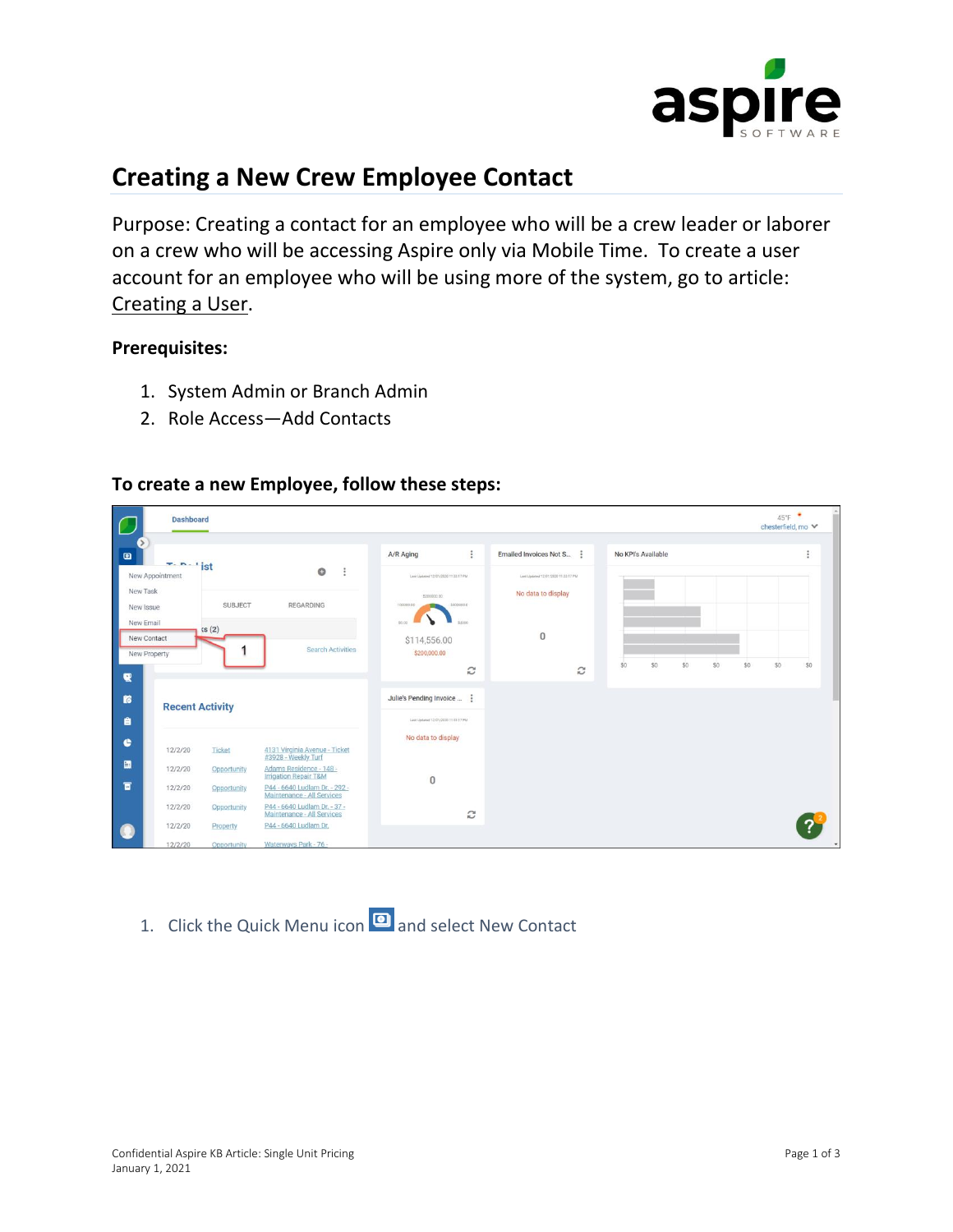

| $\sqrt{2}$                   | <b>Contacts</b>               |                            |                            |              |                                        |                        |
|------------------------------|-------------------------------|----------------------------|----------------------------|--------------|----------------------------------------|------------------------|
| $\qquad \qquad \blacksquare$ | <b>New Contact</b><br>Active  | $\blacksquare$             | 3                          |              | 5                                      | <b>B</b> SAVE<br>000   |
| $\alpha$                     | Prefix                        | Company O                  | Contact Type               |              |                                        |                        |
|                              | Select One                    | $\checkmark$<br>Select One | Select One<br>$\checkmark$ | $\checkmark$ | Next Activity                          | $\circ$                |
| 首                            | 2<br>First Name*              | Title                      | Branch                     |              |                                        |                        |
| 围                            |                               |                            | Select One                 | $\checkmark$ |                                        |                        |
| 唱                            | Last Name*                    | Email                      | Prospect Rating            |              | Notes                                  |                        |
| <b>P</b>                     |                               |                            | Select One                 | $\checkmark$ | Enter notes here                       |                        |
| <b>is</b>                    | <b>Contact Information</b>    | 4                          |                            |              |                                        |                        |
|                              | Primary Address Line 1        | <b>Primary State</b>       | Mobile Phone               |              |                                        |                        |
| 自                            |                               | Select One                 | $\checkmark$               |              |                                        |                        |
| $\bullet$                    | Primary Address Line 2        | Primary ZIP                | Home Phone                 |              |                                        |                        |
| 團                            |                               |                            |                            |              | $\mathcal O$ Attachments               |                        |
| $\blacksquare$               | Primary City                  | Office Phone               | Fax                        |              | $\boxed{\mathbf{q}}$<br>+ UPLOAD FILES | $\ddot{\mathcal{O}}$ 0 |
|                              |                               |                            |                            |              | Or Drop files                          |                        |
| $\bullet$                    | <b>Additional Information</b> |                            |                            |              |                                        | $\overline{?}$         |
|                              | Owner                         | Secondary Address Line 1   | Secondary State            |              |                                        |                        |

- 2. Enter in a First Name and Last Name.
- 3. Select Employee for Contact Type.
- 4. Enter in an email address.

*Note: the email address does not have to be real and is not required for laborers.* 

5. Press Save.

| $\sqrt{2}$                | <b>Dashboard</b>  |                             |                                                             |                                                                                      |                                                           |                          | $46^{\circ}$ F<br>chesterfield, mo ↓ |
|---------------------------|-------------------|-----------------------------|-------------------------------------------------------------|--------------------------------------------------------------------------------------|-----------------------------------------------------------|--------------------------|--------------------------------------|
| $\bullet$                 | <b>To Do List</b> |                             | $\circ$<br>$\ddot{\phantom{0}}$                             | $\ddot{\ddot{\ }}$<br>A/R Aging                                                      | Emailed Invoices Not S                                    | No KPI's Available       |                                      |
| $\alpha$<br>۰             | DATE <sup>+</sup> | <b>SUBJECT</b>              | REGARDING                                                   | Lest Updated 12/01/2020 11:33:17 PM<br>\$200000.00<br>\$300000.0<br>100000.00        | Last Updated 12/01/2020 11:33:17 PM<br>No data to display |                          |                                      |
| 围                         | $\sum$ Tasks (2)  |                             | <b>Search Activities</b>                                    | \$0.00<br>\$4000<br>\$114,556.00<br>\$200,000.00                                     | $\mathbf{0}$                                              |                          |                                      |
| 疅<br>Ÿ                    |                   |                             |                                                             | $\widehat{\omega}$                                                                   | $\boldsymbol{c}$                                          | \$0<br>\$0<br>\$0<br>\$0 | \$0<br>SO<br>\$0                     |
| $\mathbf{r}$<br>$\bullet$ |                   | <b>Recent Activity</b><br>6 |                                                             | Julie's Pending Invoice<br>Leat Updated 12/01/2020 11:33:17 PM<br>No data to display |                                                           |                          |                                      |
| $\bullet$                 | 12/2/20           | Contact                     | <b>John AspireS</b>                                         |                                                                                      |                                                           |                          |                                      |
| 圓                         | 12/2/20           | Ticket                      | 4131 Virginia Avenue - Ticket<br>#3928 - Weekly Turf        | $\mathbf 0$                                                                          |                                                           |                          |                                      |
| $\blacksquare$            | 12/2/20           | Opportunity                 | Adams Residence - 148 -<br><b>Irrigation Repair T&amp;M</b> |                                                                                      |                                                           |                          |                                      |
|                           | 12/2/20           | Opportunity                 | P44 - 6640 Ludlam Dr. - 292 -<br>Maintenance - All Services | C                                                                                    |                                                           |                          |                                      |
| $\bullet$                 | 12/2/20           | Opportunity                 | P44 - 6640 Ludlam Dr. - 37 -<br>Maintenance - All Services  |                                                                                      |                                                           |                          |                                      |
|                           | 12/2720           | Drangrty                    | DAA - 6640 Ludlam Dr                                        |                                                                                      |                                                           |                          |                                      |

6. Go back into the new Employee Contact Record.